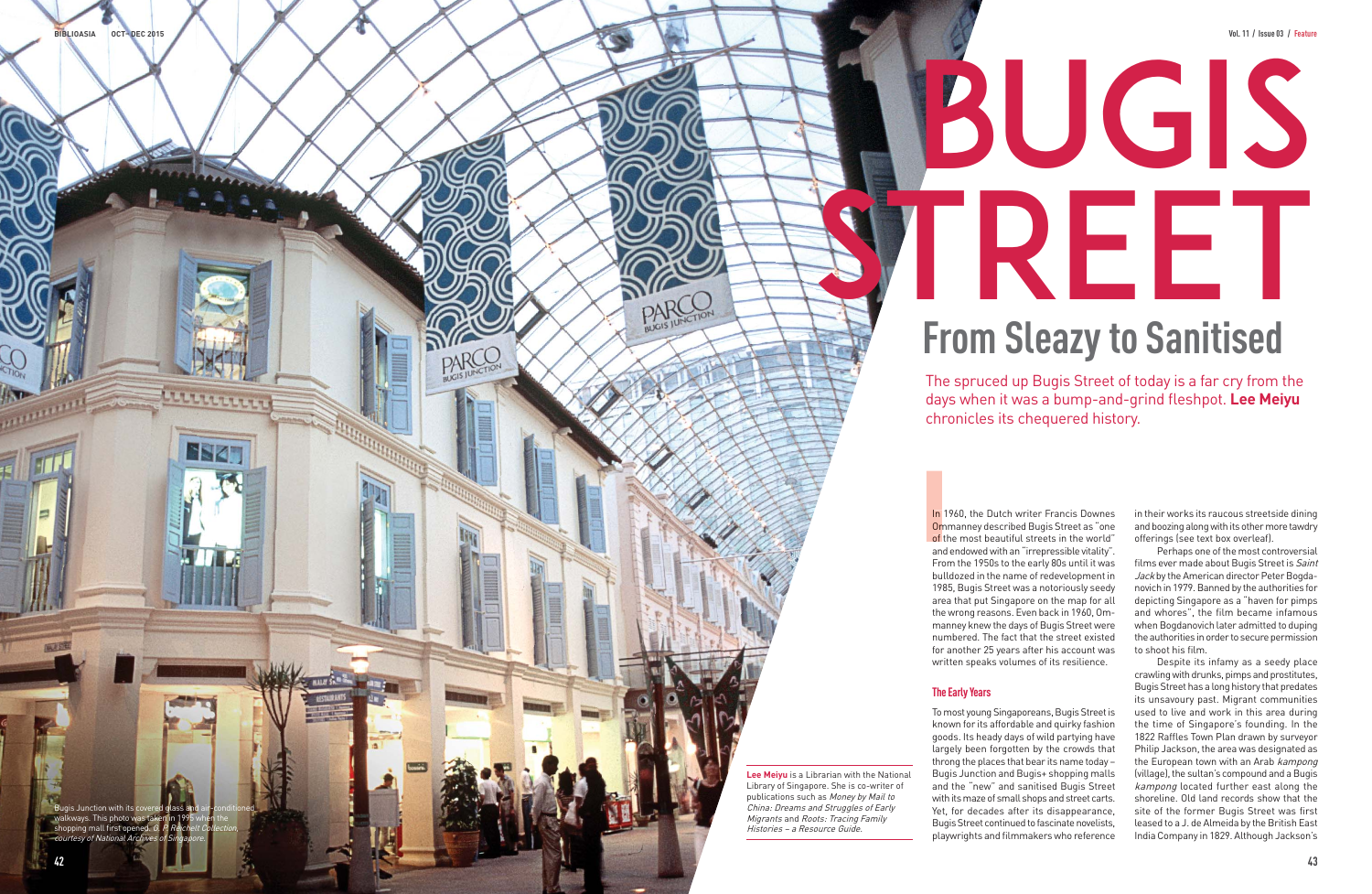town plan never fully materialised, the first topological survey conducted by George D. Coleman in 1829 showed that the area was well developed, with a "Jalan Bugus" appearing for the first time on a map of Singapore. However, Jalan Bugus was not located in the present vicinity of Bugis Street, but further east along the west bank of the Rochor River.

The Europeans, however, never moved into the Bugis Street area, preferring the north bank of the Singapore River and what is now the downtown core of Singapore. Instead, overcrowding at nearby Chinatown caused a spillover of the Chinese population into the Bugis area. In particular, the Hainanese community became so entrenched in the area that they had a street adjacent to Bugis Street named after them – Hylam Street ("Hylam" is the older spelling for "Hainan").

In former times, Bugis Street was known in Hokkien as "Peh Sua Pu" (白沙 浮), or "white wash". It is not known why the street was so named, but it could be attributed to the fact that houses there were once given an extra coat of whitewash. Older residents in the area believe the name comes from the fine layer of white sand that settled in the area, likely blown in from the sea just beyond Beach Road before land reclamation in subsequent decades



pushed the shoreline out. Interestingly, the Cantonese called the street "Hak Kaai" (黑街) or "black street", probably because there were no street lights in the early days and it was pitch-dark during nightfall.

Bugis Street was also part of what was known as "Little Japan", an area that be exhaustive.) **Who Are the Bugis?** stretched from Sophia Road in the north to Beach Road in the south, and Rochor Road in the east to High Street in the west. The pre-war Japanese community in Singapore congregated in Little Japan, and the vicinity of Bugis Street was notorious for its Japanese brothels in the late 19th and early 20th centuries. The colonial government viewed prostitution as a necessary evil as the serious imbalance in the male and female populations in almost all the new migrant communities forced single males to seek out the company of prostitutes. As a result, two locations near Bugis Street were designated as red-light districts as early as the 1860s: the area surrounding Malay Street, including Bugis Street, and further west around North Canal Road. Prostitution was further legalised under the 1870 Contagious Diseases Ordinance, which recognised government-registered brothels.

#### **The Vice Trade and Other Shenanigans**

Prior to the arrival of the Japanese prostitutes, European prostitutes were already occupying the area in such large numbers that a campaign was called for their removal in June 1864. The prostitutes were described in The Straits Times as plying their trade from the doorways of the brothels or roaming the streets, and were painted as "florid, blowsy

type, foul-mouthed harridans" and "not a night… passed without brawls and police raids and the crash of bottles thrown from open windows".

After the European prostitutes were evicted, the Japanese moved in and set up two brothels on Malay Street around 1877, gradually replacing the brazen European girls with the more delicate karayuki-san, the term used for Japanese prostitutes. By the turn of the century, Singapore's red-light district was clearly defined within the confines of Malay Street, Bugis Street, Hylam Street, Malabar Street, Fraser Street and Tan Quee Lan Street, with the first four streets described as "public thoroughfares". A traveller visiting the place once described the colourful scenery:

"Every brothel had a table and a few chairs in front of it, as well as benches along the wall. These were placed there for the karayuki girls to sit and wait for customers… and the girls… who all have chalk-white faces like winter melons, which look even more pale under the glow of the lamp… are calling out to any stranger…."1

The Japanese flesh trade reached a peak between 1904 and 1905 – with an astounding 130 brothels operating in the area – until licensed Japanese prostitution was abolished in 1920. As Japanese prostitutes followed the fate of their European predecessors, the Bugis Street area continued to prosper as a Japanese shopping district and a popular dining location for locals.

#### **So Where Exactly was Bugis Street?**

Bounded by Victoria Street to the north, North Bridge Road to the south, Middle Road to the west, and Rochor Road to the east, Bugis Street first appeared as Charles Street on an 1857 map entitled "A General Plan of the Town and Environs of Singapore" by S. Narayanen. Malay Street was drawn parallel to it. By 1878, Charles Street was depicted as Buggis Street in J. F. A. McNair's "Map of the Town and Environs of Singapore". Malabar Street and Hylam Street also appeared on a map for the first time, and they were drawn adjacent to Bugis Street and linking it to Malay Street. The layout of the streets in the area remained more or less intact from 1931 onwards, with Albert Street extended to link



#### **Bugis Street in Literary Works and Films**

- 1955: Bugis Street Blues: A Sentimental Guide to Singapore by Barrington Kaye (poem)
- 1964: Pretty Polly Barlow by Noel Coward (novel)
- 1965: Pretty Polly by Guy Green (film)
- 1973: Saint Jack by Paul Theroux (novel)
- 1979: Saint Jack by Peter Bogdanovich (film)
- 1992: Lest the Demons Get to Me by Russell Heng (play)
- 1992: Private Parts by Michael Chiang and Dick Lee (play)
- 1994: Bugis Street by Raymond and Edmund Ooi, lyrics by Tan Hwee Hua and Mock Pak Lum (musical)
- 1994: Bugis Street: The Novel by Koh Buck Song and Tan Hwee Hua (novel) 1995: Bugis Street by Yonfan
- (film)

(This list is not meant to

Bugis Street serves as a reminder of the long history and connection between the Bugis community and Singapore. Sketched on the earliest landward map of Singapore drawn between 1819 and 1820 was a "Buggugs Town extending to Eastern Bay" ("Buggugs" is the older spelling of "Bugis") near the sultan's palace. The town's location is the present-day Kampong Glam district.

The Bugis, originally from Celebes (now known as Sulawesi) in Indonesia, migrated to various parts of Southeast Asia and rose to become prominent members of the Riau-Johor ruling family through armed action, strategic marriages and an extensive trading network between the 17th and early 20th centuries.

In February 1820, around 500 Riau-Bugis people fled to Singapore after armed clashes with the Dutch. The first Resident of Singapore, William Farquhar, welcomed them, knowing full well that they would attract the lucrative Bugis trade to the fledgling Singapore port.





**(Top left)** In the 1820s, Kampong Bugis was located between Rochor and Kallang rivers on the eastern side of Singapore. Photographed by G. R Lambert & Company. Courtesy of the National Museum of Singapore, National Heritage Board.

**(Above)** Portrait of two karayuki-san in Singapore taken by G. R. Lambert & Company in 1890. Literally "Ms Gone Overseas", karayuki-san were Japanese women who travelled to East and Southeast Asia to work as prostitutes. Courtesy of the National Museum of Singapore, National Heritage Board.

**(Left)** Western seamen on shore leave at Bugis Street in 1962. Courtesy of National Archives of Singapore.

up with Bugis Street and Tan Quee Lan Street. In 1991, the four streets – Malay Street, Hylam Street, Malabar Street and Bugis Street – were expunged when construction of Bugis Junction began.

So where is the old Bugis Street today? Its location is likely what is now called Bugis Square – although few people know its name as such – tucked between the buildings that make up Bugis Junction. More precisely, this is the empty, cobblestoned space in front of the entrance leading into BHG department store and Starbucks café.

The entire Bugis Junction complex, which includes the InterContinental Singapore hotel and an office block, was developed on the site where the four expunged streets used to be. The glass-covered air-conditioned walkways of Bugis Junction on the ground floor were previously occupied by Malay Street, Malabar Street and Hylam Street. Tell-tale signs include the faux old-style shophouses built along both sides of the main walkway and the 11 inconspicuous information boards on the history of the place. Look out also for the indoor "street" signs that carry these old street names.

A boat builder and his family at Kampong Bugis, circa 1880s. Courtesy of the National Museum of Singapore, National Heritage Board.